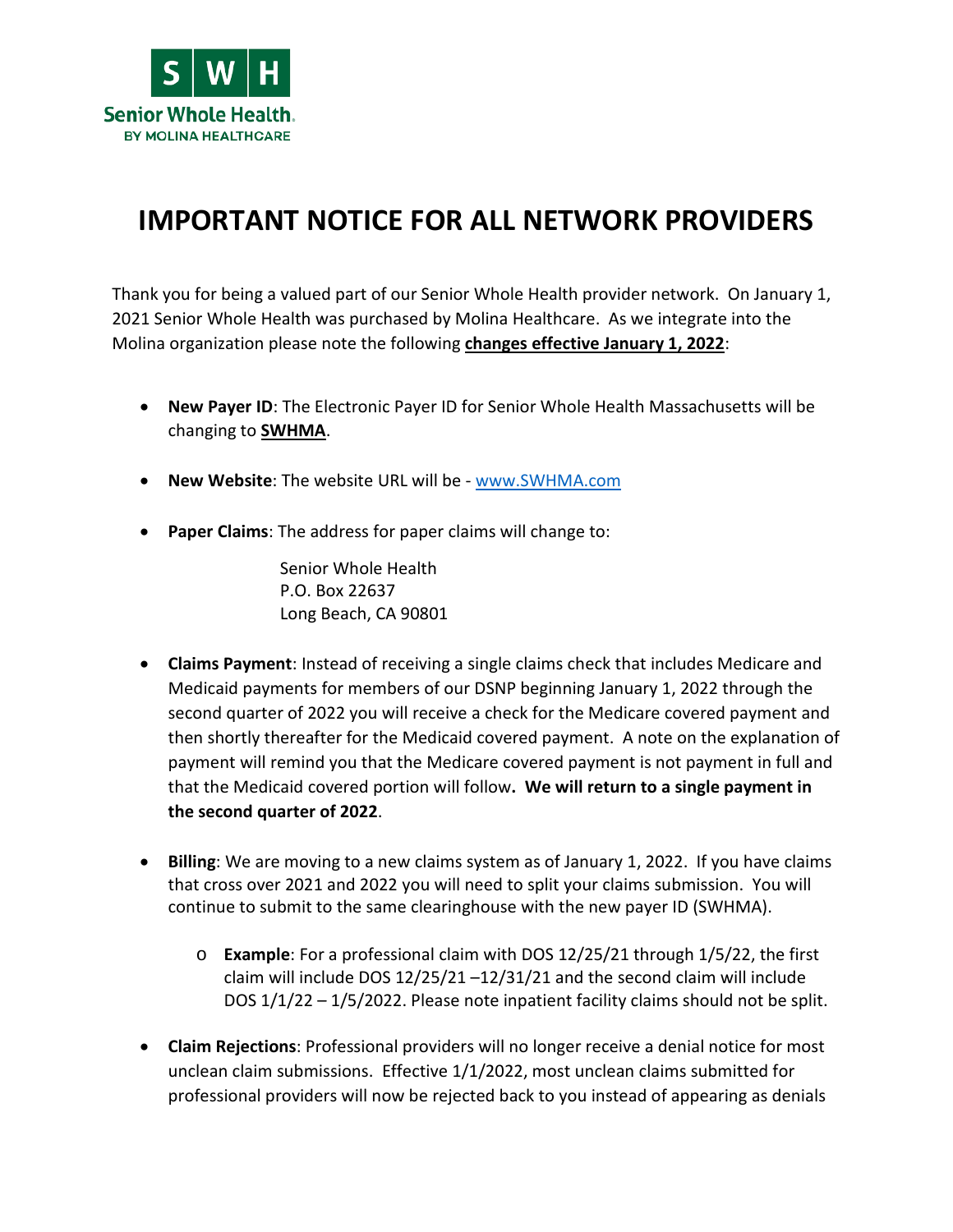

**Cont'd**: on a remittance. For example, a claim submitted to us with a member that is not our member, will be rejected upon submission. This benefits you, the provider, in not having to wait for that claim to go through processing, payment and delivery on a remittance before having to resubmit it. Molina utilizes the standard claim status code sets for rejection responses found here<https://x12.org/codes/claim-status-codes>

- **New SWH Provider Portal (Availity)**: The Senior Whole Health current provider portal will no longer be available. Senior Whole Health will begin utilizing Availity for the provider portal effective January 1, 2022. Please watch for a special communication in December on how to sign up for and access Availity. You will also receive a second notice in December on trainings to be held in early January.
- **Legacy Provider Portal**: The vendor will no longer be supporting the current provider portal you utilize as of 1/1/22. This means you will no longer be able to check claims status for claims with a date of service prior to  $1/1/22$ , regardless of the date the claim was submitted. For new claim submissions, with a date of service after 1/1/22, you will utilize the new Availity portal. In order to check claims status for claims with a date of service prior to  $1/1/22$  please call [insert contact center phone number]
- **Prior Authorizations**: Historically, Senior Whole Health has managed the prior authorizations of requested services by service category. These categories were communicated to you, our provider partners, and it was requested that you submit prior authorization requests for services that fell within those categories prior to rendering services to our members. Starting on January 1, 2022, Senior Whole Health, now operating as part of Molina Healthcare, Inc., will administer the prior authorization process utilizing a specific prior authorization code list. To view the **PA Guide** please go to [www.SWHMA.com.](https://www.swhma.com/) All services listed in the guide will now require a prior authorization in order for claims to be paid. Please keep in mind, as always, that a prior authorization is not a guarantee of payment.
- **Prior Authorization**: Prior Authorization numbers will change to:

| Prior Authorization: 844-251-1450 |              |
|-----------------------------------|--------------|
| Inpatient:                        | 844-834-2152 |

Sincerely,

*Mark DeLorenzo*

Mark F. DeLorenzo Director, Provider Relations & Network Development